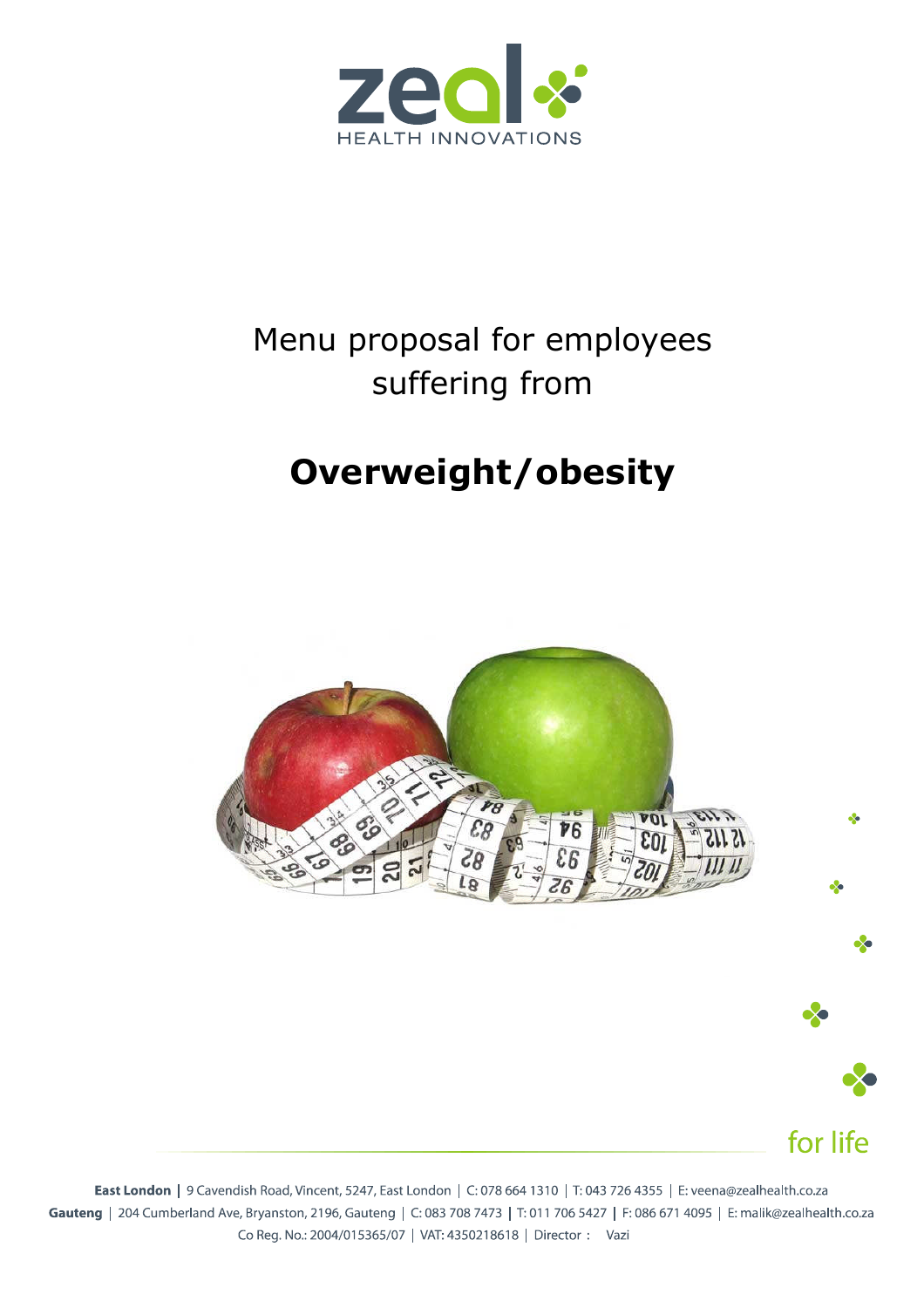# **The High Carb Diet** (High in complex carbohydrates)

### **Main Goal**

For people suffering from overweight or obesity the main goal is to lower the energy intake, so it does not excess the energy expenditure. Through a permanent sensible diet it is possible to make sustainable weight loss to avoid further damage on the body. This suggested diet promotes a healthy varied diet focused on reducing the intake of fat, increasing the intake of complex carbohydrates and keeping a moderate intake of protein.

#### **Where is the Fat?**

Fat is a good energy source, and the body needs some fat to function properly, but not a lot and it should be the "good" fat! There is saturated fat in most animal foods and dairy products; that is NOT good for your body. There is monounsaturated fat (MUFA) and polyunsaturated fat (PUFA) in most fish, nuts, seeds and in some fruits and vegetables; that is GOOD for your body – but only in limited amounts. NOTE: Transfatty acid is the really bad fat, so avoid food that contains transfatty acids (most processed and fast food). If you need to buy processed food read the nutritional label and avoid food that contains "trans fat", "partially-hydrogenated vegetable oils", "hydrogenated vegetable oils" or "shortening".

## **Where are the Complex Carbohydrates?**

Complex carbohydrates help your digestive system to function properly and they make you feel full for longer time. Complex carbohydrates are found in fresh vegetables, fruits, whole grains and legumes. Try to incorporate complex carbohydrates in all your meals, especially vegetables.

#### **Where is the Protein?**

Protein has a great satiety effect, so you will feel full for longer time. You get protein from animal sources like meat, fish, poultry, milk products, cheese etc. But be aware of the fat content in these products! Furthermore, you can get protein from plant sources like beans and lentils that contain complex carbohydrates and less fat. Try to incorporate app. 100g of protein containing foods in all your meals.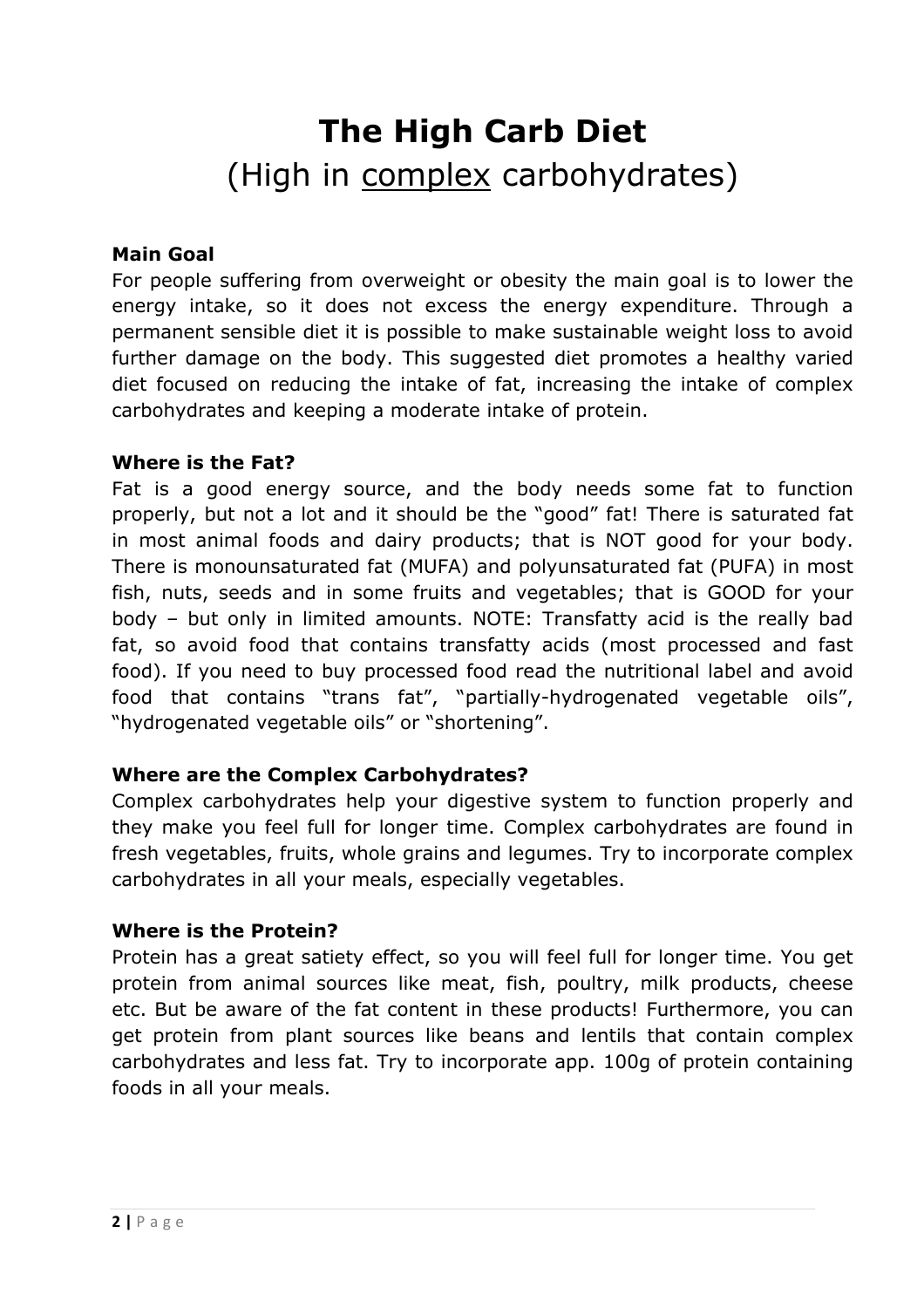## **General Food Groups in the High Carb Diet**

| Vegetables    | Nuts, seeds  | Fat free/     | Lean meat,  | Vegetable |
|---------------|--------------|---------------|-------------|-----------|
| & Fruits      | and legumes  | low fat       | fish and    | oils      |
|               |              | milk products | poultry     |           |
| All kinds     | All kinds    | <b>Milk</b>   | Fish        | Corn      |
| (but more     | (be aware of | Yoghurt       | Chicken     | Olive     |
| vegetables    | the fat      | Cheese        | Turkey      | Peanut    |
| than fruits!) | content of   |               | Egg whites  | Safflower |
|               | nuts!)       |               | Pork        | Sesame    |
|               |              |               | <b>Beef</b> | Soybean   |
|               |              |               |             | Sunflower |

### **Menu Proposal**

A healthy diet is based on fresh cooked food in the right combination of the major food groups, as pictured below:



The main meals should be divided as;  $\frac{1}{2}$  plate with vegetables,  $\frac{1}{4}$  plate with whole grain products (e.g. bread, pasta, rice etc.), and 1/4 plate with protein products (e.g. fish, poultry, legumes etc.). In between the main meals, fruits are a good source of energy, vitamins and minerals.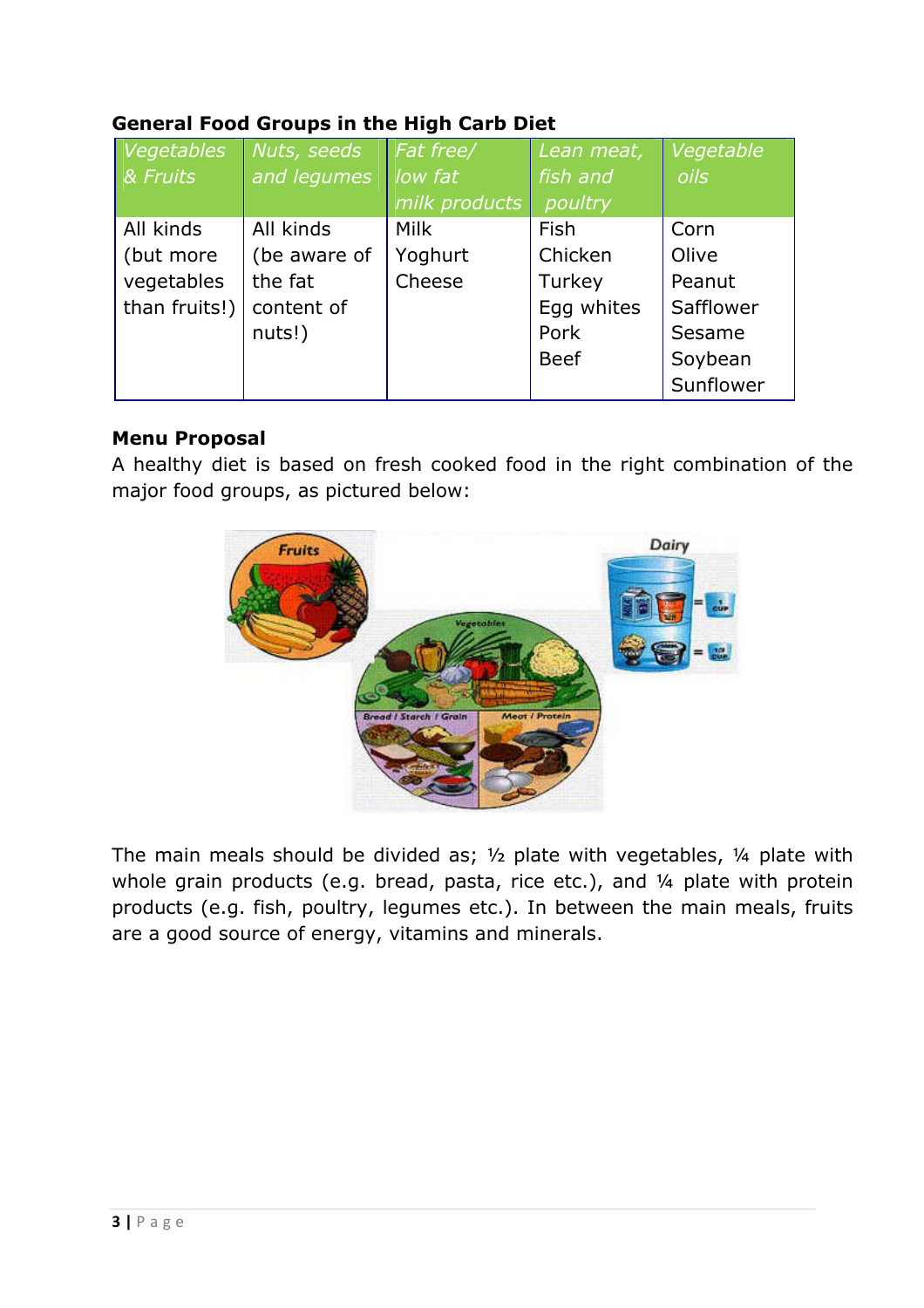## **Ideas for Lunch**

#### **Chicken Salad**

- 3 ¼ cups chicken breast, cooked, cubed, and skinless
- ¼ cup celery, chopped
- 1 Tbsp lemon juice
- ½ Tsp onion powder
- 1/8 Tsp salt (can be omitted)
- 3 Tbsp mayonnaise, low-fat
	- 1. Bake chicken, cut into cubes, and refrigerate.

2. In a large bowl combine rest of ingredients, add chilled chicken and mix well.

### **Chicken Sandwich**

- ¾ Cup Chicken Salad
- 2 Slices whole wheat bread
- 1 Tbsp regular mustard

1. Spread mustard on the bread and put the Chicken Salad in between the two slices of bread. Serve with Green Salad (see below).

#### **Green Salad**

- ½ Cup fresh cucumber slices
- ½ Cup tomato wedges
- 1 Tbsp sunflower seeds
- 1 Tbsp Italian dressing, low calorie
	- 1. Mix the ingredients together and add dressing before eating.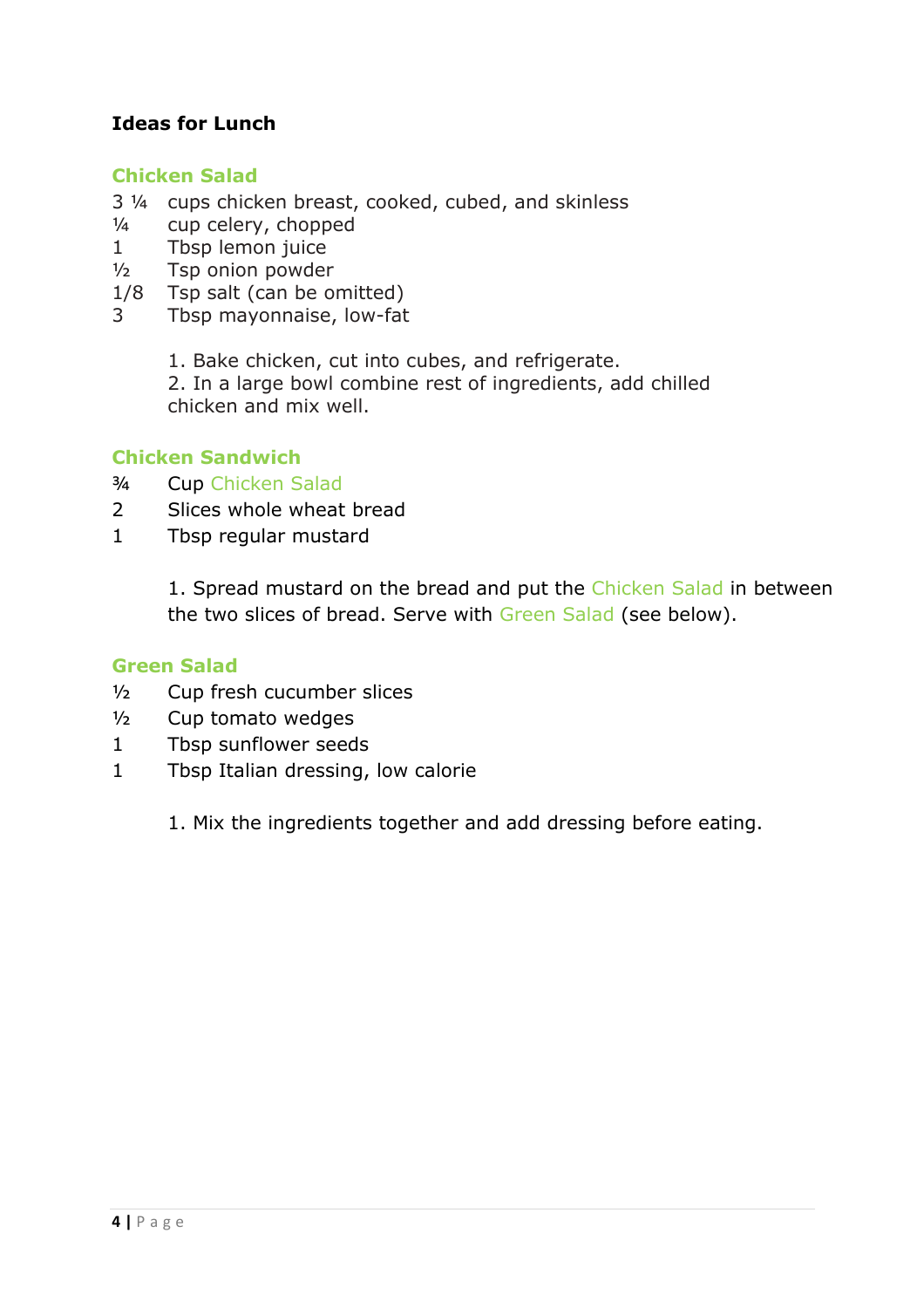## **Omelet with Vegetables**

- 3 Egg whites
- 1 Egg yolk
- 1/8 Tsp salt
- ¼ Tsp black pepper
- 1 Tsp vegetable oil

100 g mixed fresh vegetables and herbs (e.g. tomato, cucumber,

mushroom, potato, sprouts, broccoli etc.)

1. Mix egg whites and yolk with salt and pepper and fry it on a pan in the vegetable oil.

2. After a few minutes, put the vegetables on the egg mass and fold it around the vegetables.

3. Serve with Green Salad (see above)

## **Turkey Breast Sandwich**

- 85 g chicken breast, skinless
- 2 Slices whole wheat bread
- 1 Slice natural Swiss cheese, low sodium
- 1 Large leaf Romaine lettuce
- 2 Slices tomato
- 2 Tsp mayonnaise, low fat
- 1 Tbsp regular mustard
	- 1. Put all the ingredients in between the two slices of bread.
	- 2. Serve with 1 cup steamed broccoli.

#### **Tuna Sandwich**

- ½ Cup tuna, drained, rinsed
- 1 Tbsp mayonnaise, low fat
- 1 Large leaf Romaine lettuce
- 2 Slices tomato
- 2 Slices whole wheat bread
	- 1. Put all the ingredients in between the two slices of bread.
	- 2. Serve with 1 cup New Potato Salad (see below)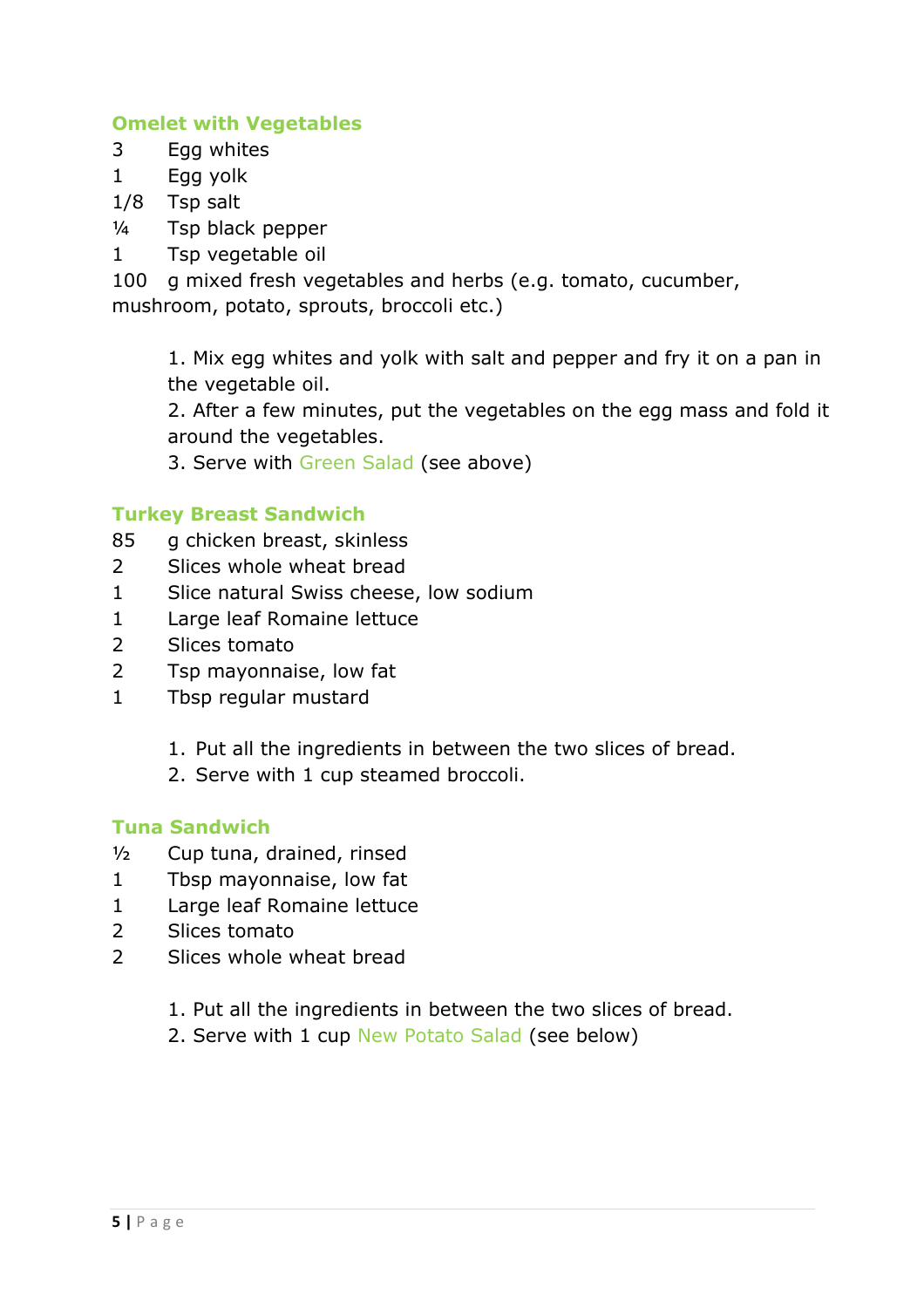### **New Potato Salad**

- 16 Small new potatoes
- 2 Tbsp olive oil
- ¼ Cup green onions
- ¼ Tsp black pepper
- 1 Tsp dill weed, dried
	- 1. Thoroughly clean potatoes with vegetable brush and water.
	- 2. Boil potatoes for 20 minutes or until tender.
	- 3. Drain and cool potatoes for 20 minutes.
	- 4. Cut potatoes into quarters and mix with olive oil, onions, and spices.
	- 5. Refrigerate until ready to serve.

### **Beef Barbeque Sandwich**

- 60 g sliced beef
- 1 Tbsp barbeque sauce
- 2 Slices natural Cheddar cheese, reduced fat, low sodium
- 1 Whole grain hamburger bun
- 1 Large leaf Romaine lettuce
- 2 Slices tomato
	- 1. Put all the ingredients in the burger bun.
	- 2. Serve with 1 cup New Potato Salad (see above)

#### **Tuna Salad**

- 2 Cans tuna, water pack
- $\frac{1}{2}$  Cup raw celery, chopped
- 1/3 Cup green onions, chopped
- 6 ½ Tbsp mayonnaise, low-fat
	- 1. Rinse and drain tuna for 5 minutes. Break apart with a fork.
	- 2. Add celery, onion, and mayonnaise and mix well.

## **Tuna Salad Sandwich**

- ½ Cup Tuna Salad (see above)
- 1 Large leaf Romaine lettuce
- 2 Slices tomato
- 2 Slices whole wheat bread

1. Add lettuce, tuna salad and tomato in between the two slices of bread.